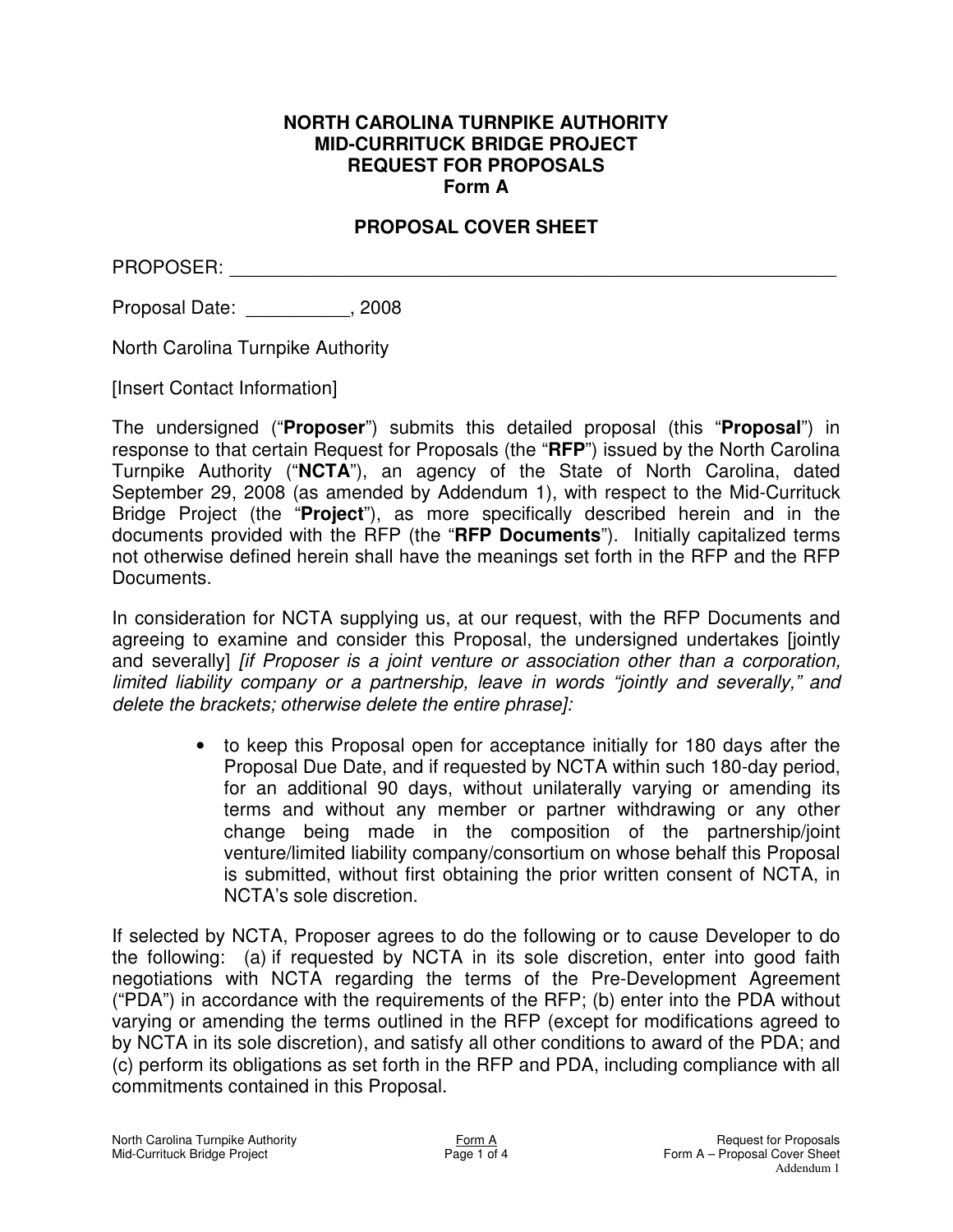The following individual(s) is/are authorized to enter into negotiations with NCTA on behalf of the Proposer and Developer in connection with this RFP, the Project and the PDA: \_\_\_\_\_\_\_\_\_\_\_\_\_\_\_\_\_\_\_\_\_\_\_\_\_\_\_\_\_\_\_\_\_\_\_\_\_\_\_\_\_\_\_\_\_\_\_\_\_\_

Enclosed, and by this reference incorporated herein and made a part of this Proposal, are the following:

- All required submittals for Tab 1 (Required Forms and Information), as set forth in RFP Section 3.3.1
- All required submittals for Tab 2 (Design, Construction and Environmental Approach), as set forth in RFP Section 3.3.2
- All required submittals for Tab 3 (Project Approach), as set forth in RFP Section 3.3.3; and
- All required submittals for Tab 4 (Compensation and Termination Approach), as set forth in RFP Section 3.3.4

Proposer acknowledges receipt of following Addenda and sets of questions and responses:

• *[list any addenda to the RFP and sets of questions and answers by dates and numbers]*

Proposer certifies that its Proposal is submitted without reservation, qualification, assumptions or conditions. Proposer certifies that it has carefully examined and is fully familiar with all of the provisions of all of the RFP Documents, has reviewed all materials posted on the secure file transfer site for the Project, the addenda and NCTA's responses to questions, and is satisfied that the RFP Documents provide sufficient detail regarding the obligations to be performed by Developer and do not contain internal inconsistencies; that it has carefully checked all the words, figures and statements in this Proposal; that it has conducted such other investigations and additional design development which are prudent and reasonable in preparing this Proposal; and that it has notified NCTA of any deficiencies in or omissions from any RFP Documents or other documents provided by NCTA.

Proposer represents that all statements made in the SOQ previously delivered to NCTA are true, correct and accurate as of the date hereof, except as otherwise specified in the enclosed Proposal and Proposal forms. Proposer agrees that such SOQ, except as modified by the enclosed Proposal and Proposal forms, is incorporated as if fully set forth herein.

Proposer understands that NCTA is not bound to accept the Proposal requesting the least public funds or any Proposal NCTA may receive.

Proposer further understands that all costs and expenses incurred by it in preparing this Proposal and participating in the RFP process will be borne solely by the Proposer.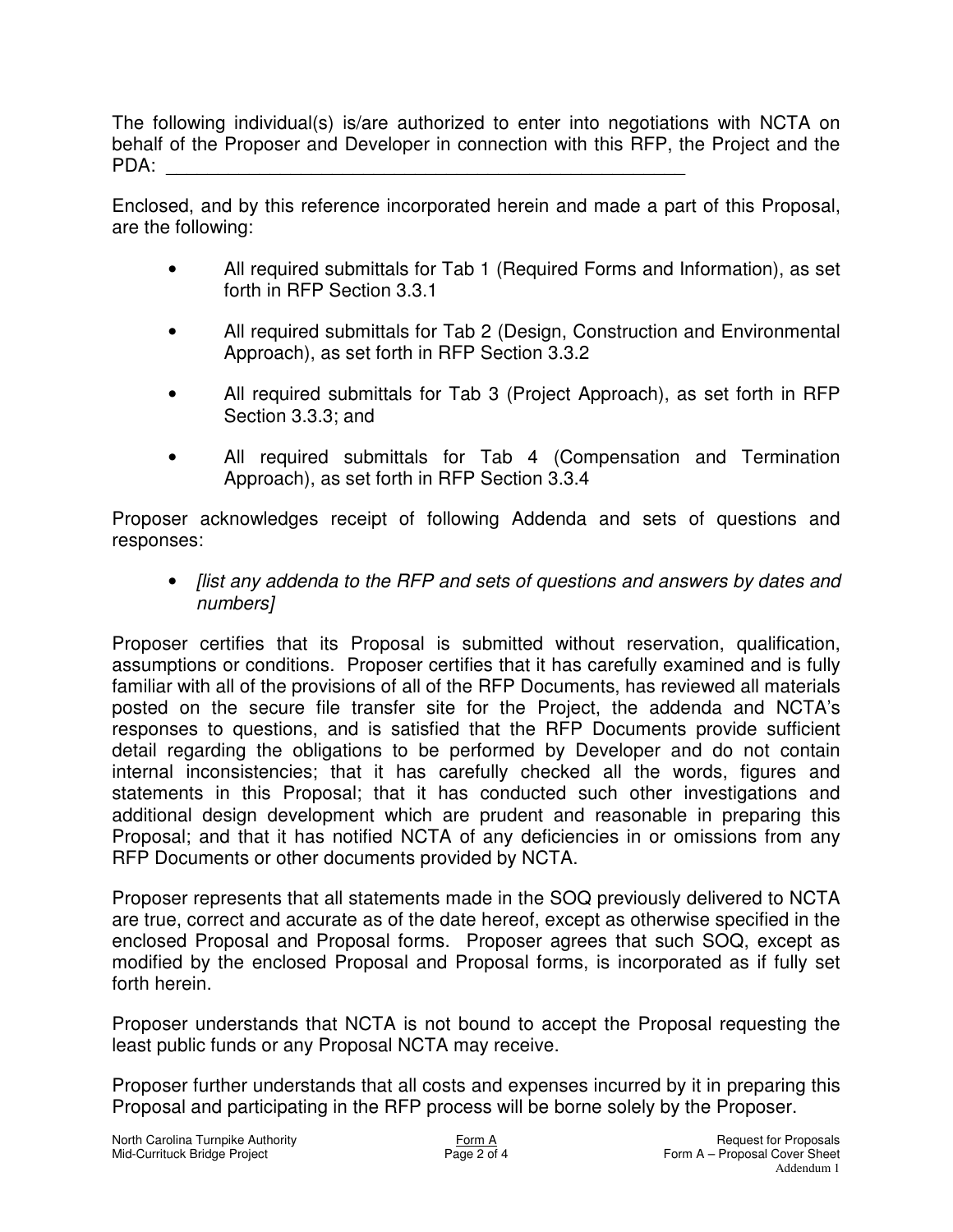Proposer agrees that NCTA will not be responsible for any errors, omissions, inaccuracies or incomplete statements in this Proposal.

This Proposal shall be governed by and construed in all respects according to the laws of the State of North Carolina.

Proposer's business address:

| (No.)  |                                                           | (Street)             | (Floor or Suite) |
|--------|-----------------------------------------------------------|----------------------|------------------|
| (City) | (State or Province)                                       | (ZIP or Postal Code) | (Country)        |
|        | State or Country of Incorporation/Formation/Organization: |                      |                  |

*[insert appropriate signature block from following pages]*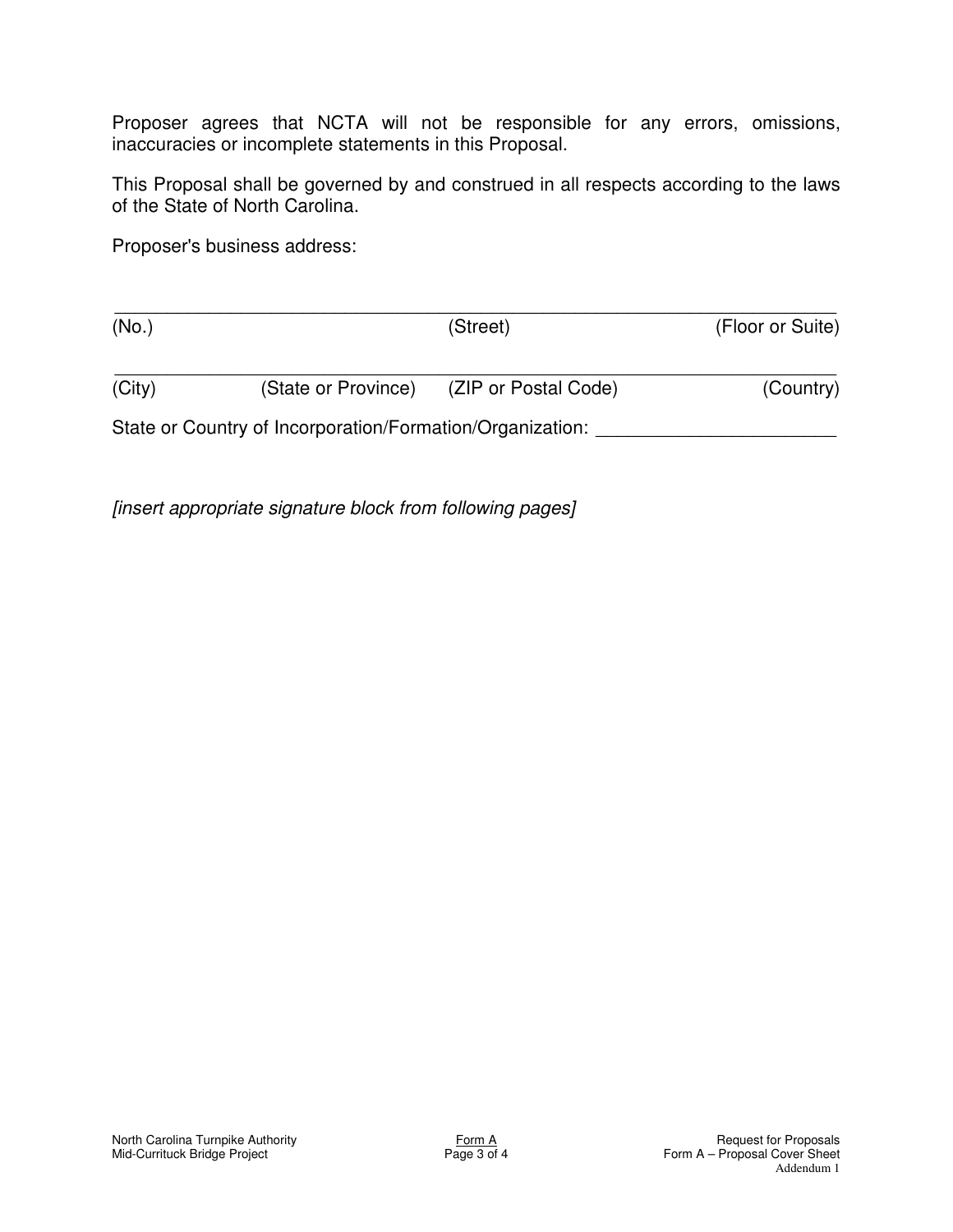1. Sample signature block for corporation or limited liability company:

*[Insert the proposer's name]*

 $\mathsf{By:}$ 

Print Name: \_\_\_\_\_\_\_\_\_\_\_\_\_\_\_\_\_\_\_\_\_\_\_\_\_\_\_

Title: \_\_\_\_\_\_\_\_\_\_\_\_\_\_\_\_\_\_\_\_\_\_\_\_\_\_\_\_\_\_\_\_

2. Sample signature block for partnership or joint venture:

*[Insert the proposer's name]*

By: *[Insert general partner's or member's name]*

By: \_\_\_\_\_\_\_\_\_\_\_\_\_\_\_\_\_\_\_\_\_\_\_\_\_\_\_\_

| <b>Print Name:</b> |  |
|--------------------|--|
|--------------------|--|

*[Add signatures of additional general partners or members as appropriate]*

3. Sample signature block for attorney in fact:

*[Insert the proposer's name]*

By: \_\_\_\_\_\_\_\_\_\_\_\_\_\_\_\_\_\_\_\_\_\_\_\_\_\_\_\_\_\_\_\_\_\_

Print Name: \_\_\_\_\_\_\_\_\_\_\_\_\_\_\_\_\_\_\_\_\_\_\_\_\_\_\_

Attorney in Fact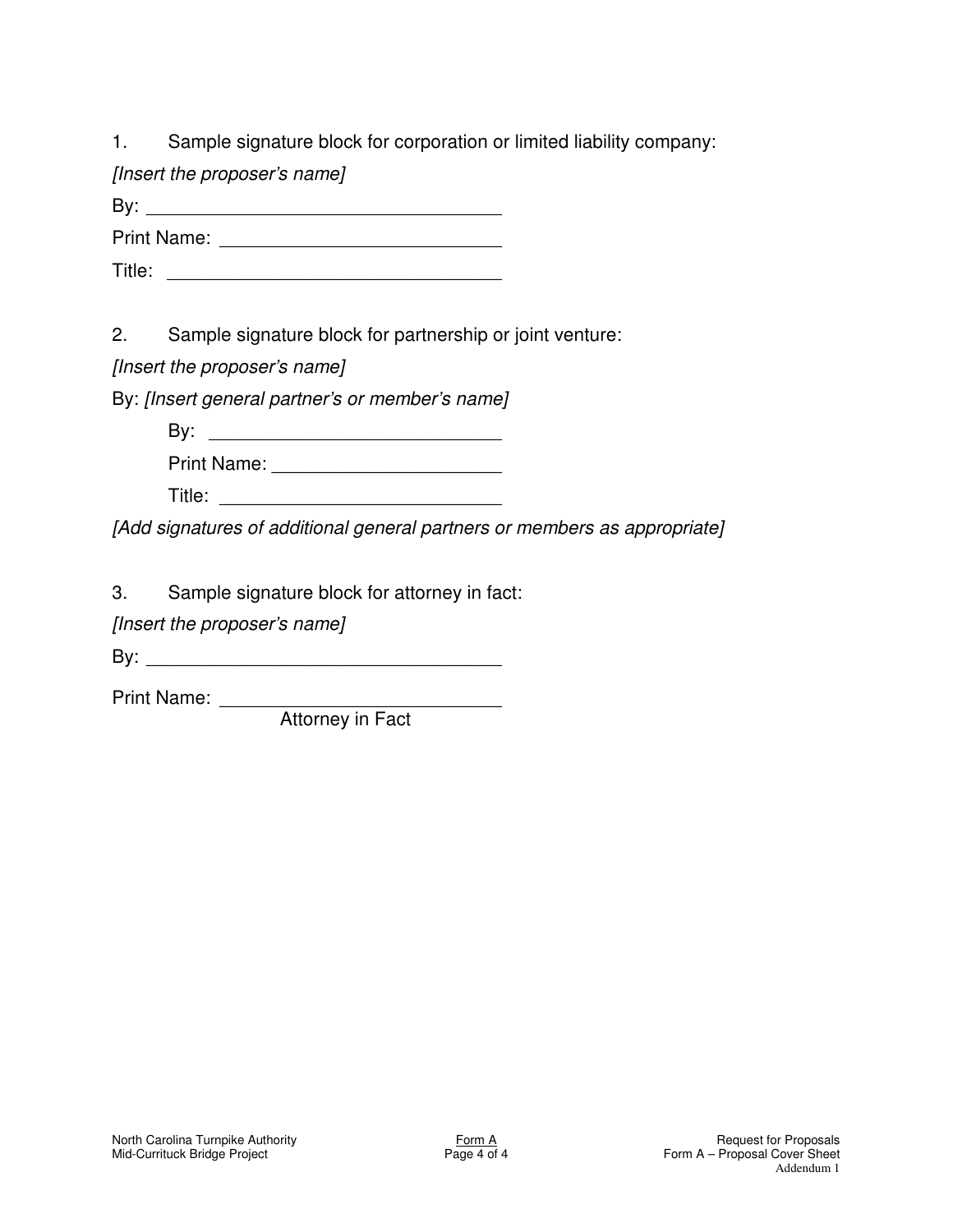**Form B**

## **NON-COLLUSION AFFIDAVIT**

STATE OF \_\_\_\_\_\_\_\_\_\_\_\_\_\_\_\_\_\_\_\_\_\_ ) )ss: COUNTY OF \_\_\_\_\_\_\_\_\_\_\_\_\_\_\_\_\_\_\_\_ )

Each of the undersigned, being first duly sworn, deposes and says that:

- A. \_\_\_\_\_\_\_\_\_\_\_\_\_ is the \_\_\_\_\_\_\_\_\_\_\_\_ of \_\_\_\_\_\_\_\_\_\_\_ and \_\_\_\_\_\_\_\_\_\_\_\_ is the \_\_\_\_\_\_\_\_\_\_ of \_\_\_\_\_\_\_\_\_\_, which entity(ies) are the \_\_\_\_\_\_\_\_\_\_ of \_\_\_\_\_\_\_\_\_\_, the entity making the foregoing Proposal.
- B. The Proposal is not made in the interest of, or on behalf of, any undisclosed person, partnership, company, association, organization, joint venture, limited liability company or corporation; the Proposal is genuine and not collusive or sham; the Proposer has not directly or indirectly induced or solicited any other Proposer to put in a false or sham Proposal, and has not directly or indirectly colluded, conspired, connived or agreed with any Proposer or anyone else to put in a sham Proposal or that anyone shall refrain from proposing; the Proposer has not in any manner, directly or indirectly, sought by agreement, communication or conference with anyone to fix the prices of the Proposer or any other Proposer, or to fix any overhead, profit or cost element included in the Proposal, or of that of any other Proposer, or to secure any advantage against NCTA or anyone interested in the proposed agreement; all statements contained in the Proposal are true; and, further, the Proposer has not, directly or indirectly, submitted its prices or any breakdown thereof, or the contents thereof, or divulged information or data relative thereto, or paid, and will not pay, any fee to any corporation, partnership, company, association, joint venture, limited liability company, organization, Proposal depository or any member, partner, joint venture member or agent thereof to effectuate a collusive or sham Proposal.
- C. The Proposer will not, directly or indirectly, divulge information or data regarding the price or other terms of its Proposal to any other Proposer, or seek to obtain information or data regarding the price or other terms of any other Proposal, until after award of the Agreement or rejection of all Proposals and cancellation of the RFP.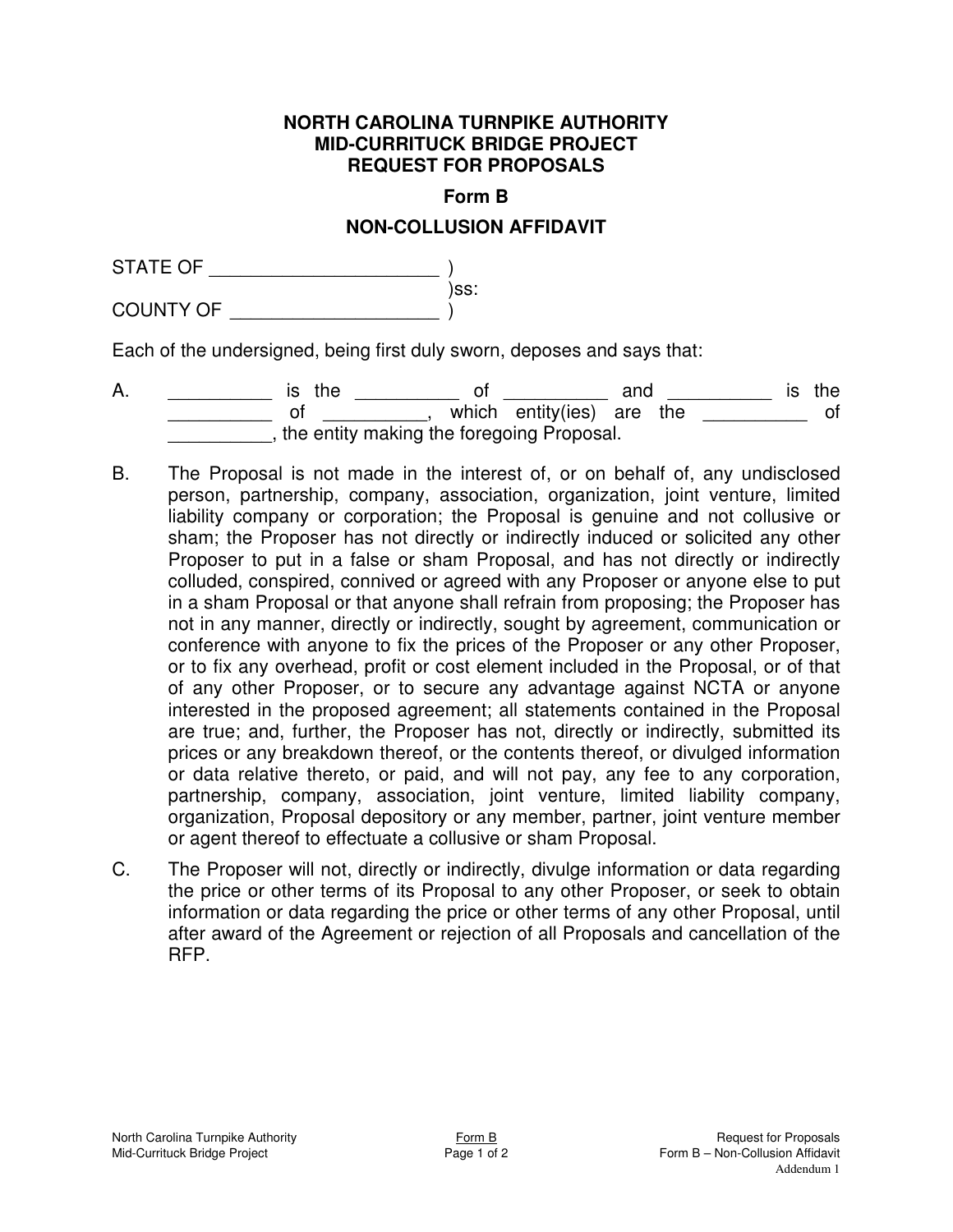| North Carolina Turnpike Authority |
|-----------------------------------|
| Mid-Currituck Bridge Project      |

 $\overline{\phantom{a}}$  , and the contribution of the contribution of the contribution of the contribution of the contribution of the contribution of the contribution of the contribution of the contribution of the contribution of the (Signature) (Signature)

(Name Printed) (Name Printed)

 $\overline{\phantom{a}}$  , and the contribution of the contribution of the contribution of the contribution of the contribution of the contribution of the contribution of the contribution of the contribution of the contribution of the (Title) (Title)

Subscribed and sworn to before me this  $a$  day of  $a$ , 2008.

\_\_\_\_\_\_\_\_\_\_\_\_\_\_\_\_\_\_\_\_\_\_\_\_\_\_\_\_\_\_\_\_\_\_ Notary Public in and for said County and State

[Seal]

My commission expires: **with an expires** of the state of the state of the state of the state of the state of the state of the state of the state of the state of the state of the state of the state of the state of the state

*[Duplicate or modify this form as necessary so that it accurately describes the entity making the Proposal and so that it is signed on behalf of the entity(ies) making the Proposal.]*

 $\overline{\phantom{a}}$  , and the contribution of the contribution of the contribution of the contribution of the contribution of the contribution of the contribution of the contribution of the contribution of the contribution of the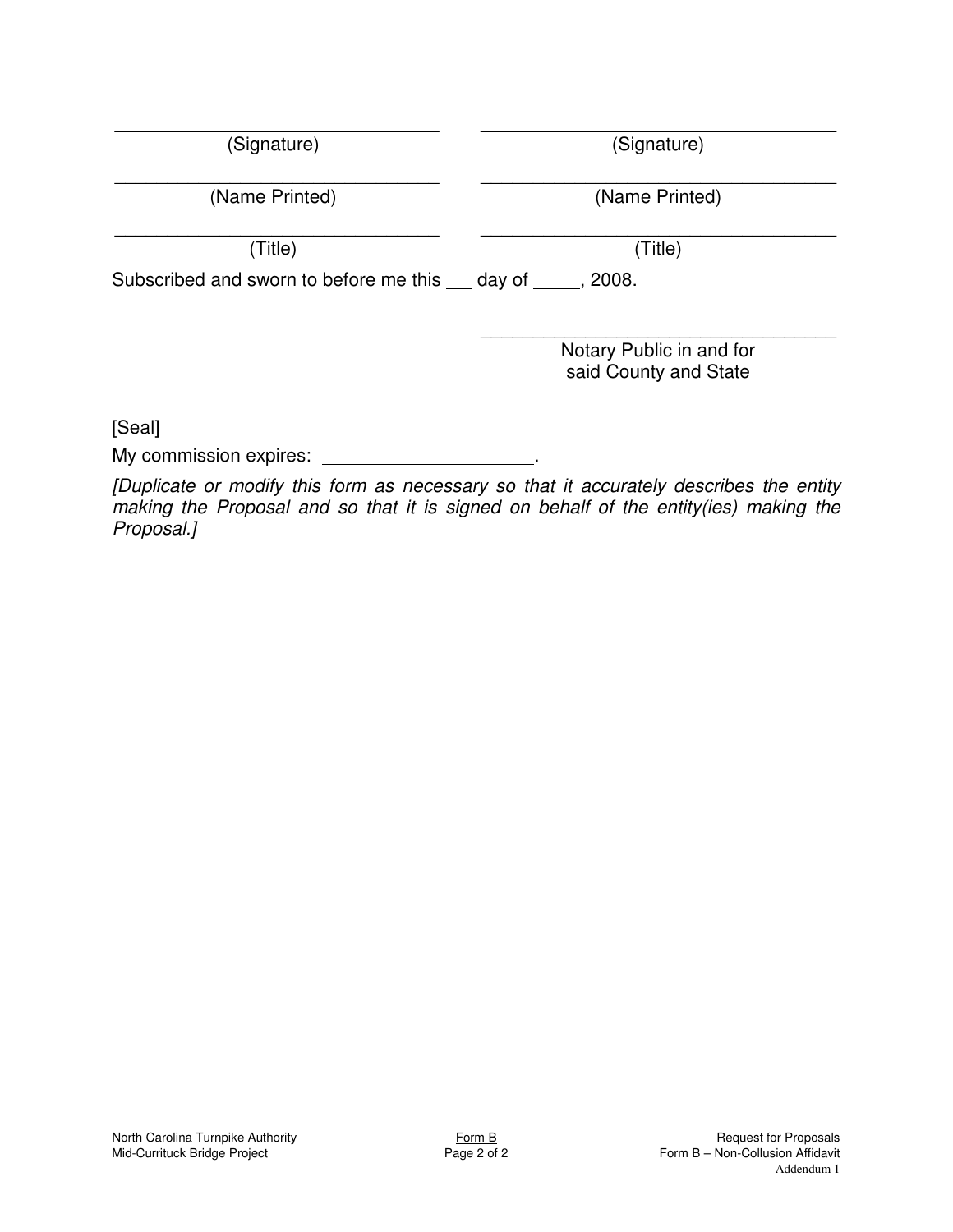#### **Form C**

## **EQUAL EMPLOYMENT OPPORTUNITY CERTIFICATION**

*[To be executed by the Proposer, Principal Participants and proposed Major Subcontractors]*

The undersigned certifies on behalf of \_\_\_\_\_\_\_\_\_\_\_\_\_\_\_\_\_\_\_\_\_\_\_\_\_\_\_\_\_\_\_\_\_, that:

*(Name of entity making certification)*

*[check one of the following boxes]*

- $\Box$ It has developed and has on file at each establishment affirmative action programs pursuant to 41 CFR Part 60-2 (Affirmative Action Programs).
- $\Box$ It is not subject to the requirements to develop an affirmative action program under 41 CFR Part 60-2 (Affirmative Action Programs).

*[check one of the following boxes]*

- $\Box$ It has not participated in a previous contract or subcontract subject to the equal opportunity clause described in Executive Orders 10925, 11114 or 11246.
- $\Box$ It has participated in a previous contract or subcontract subject to the equal opportunity clause described in Executive Orders 10925, 11114 or 11246 and, where required, it has filed with the Joint Reporting Committee, the Director of the Office of Federal Contract Compliance, a Federal Government contracting or administering agency, or the former President's Committee on Equal Employment Opportunity, all reports due under the applicable filing requirements.

| Signature:                                 |  |
|--------------------------------------------|--|
| Title:                                     |  |
| Date:                                      |  |
| If not Proposer, relationship to Proposer: |  |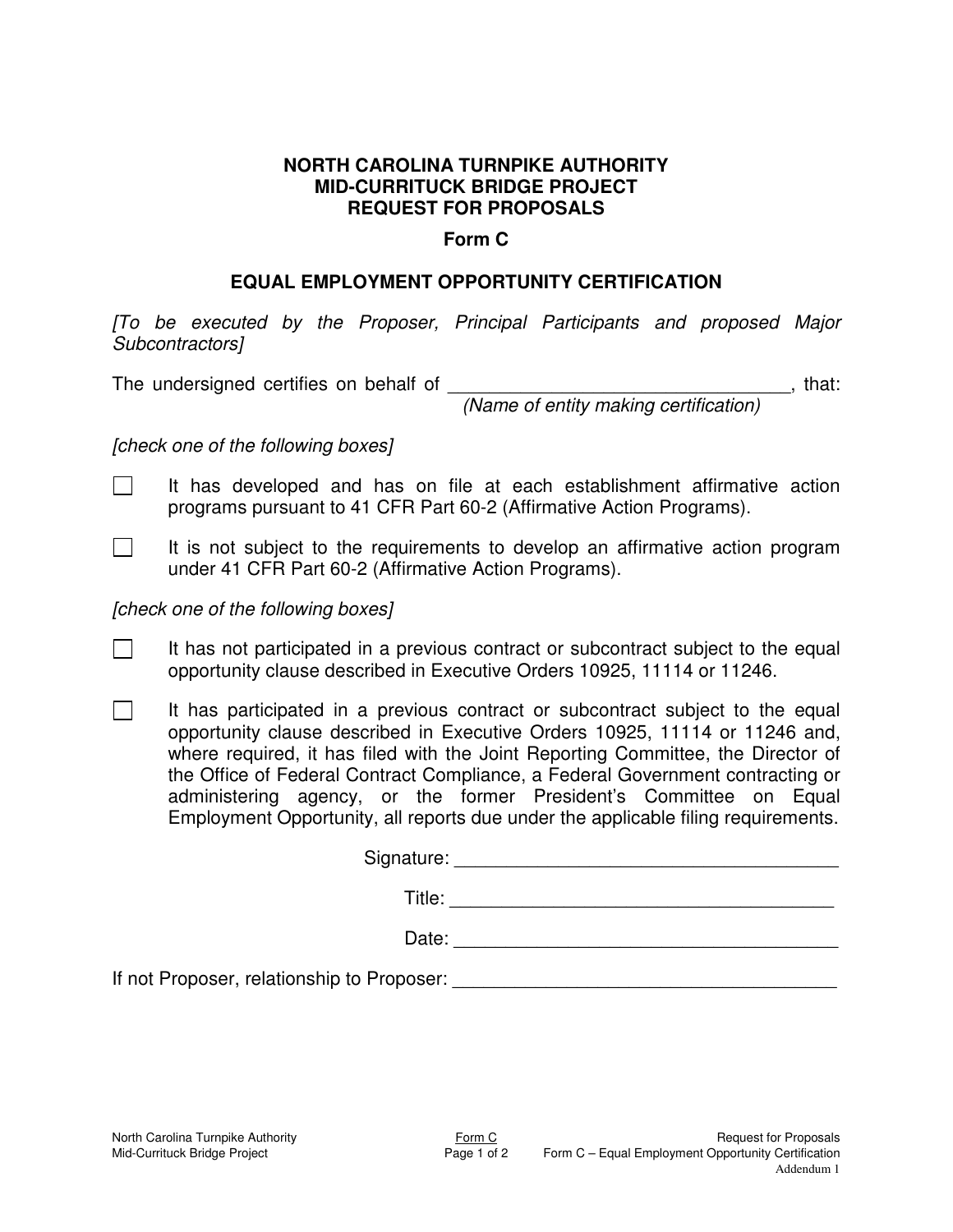*Note:* The above certification is required by the Equal Employment Opportunity Regulations of the Secretary of Labor (41 CFR 60-1.7(b)(1)), and must be submitted by Proposers and proposed subcontractors only in connection with contracts and subcontracts which are subject to the equal opportunity clause. Contracts and subcontracts that are exempt from the equal opportunity clause are set forth in 41 CFR 60-1.5. (Generally, only contracts or subcontracts of \$10,000 or under are exempt.)

Currently, Standard Form 100 (EEO-1) is the only report required by Executive Orders or their implementing regulations.

Proposers, Principal Participants and proposed Major Subcontractors who have participated in a previous contract or subcontract subject to the Executive Orders and have not filed the required reports should note that 41 CFR 60-1.7(b)(1) prevents the award of contracts and subcontracts unless such contractor submits a report covering the delinquent period or such other period specified by the Federal Highway Administration or by the Director, Office of Federal Contract Compliance, U.S. Department Labor.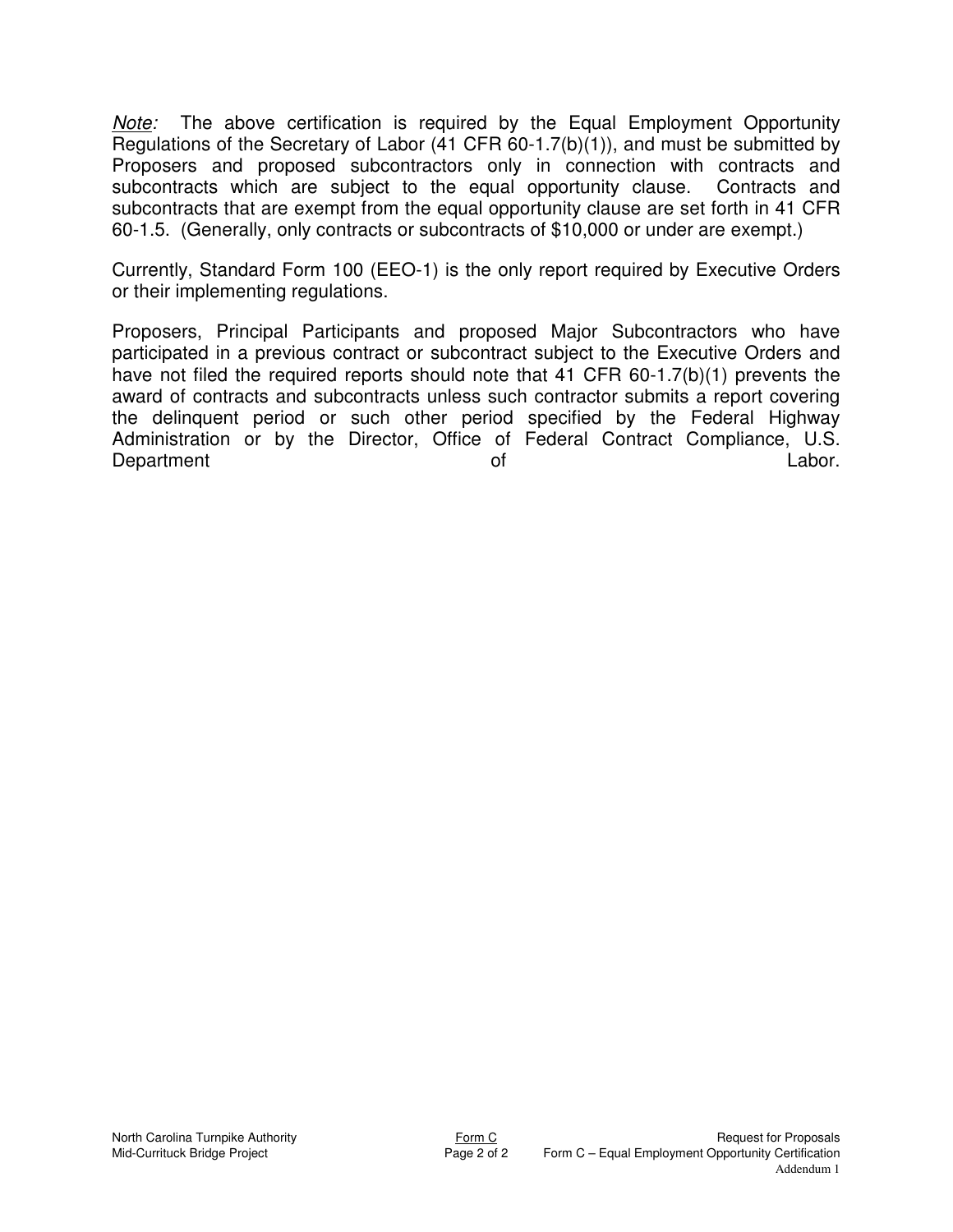#### **Form D**

## **TITLE 49, CODE OF FEDERAL REGULATIONS, PART 29 DEBARMENT AND SUSPENSION CERTIFICATION**

The undersigned certifies to the best of its knowledge and belief, that it and its principals:

- a. Are not presently debarred, suspended, proposed for debarment, declared ineligible, or voluntarily excluded from covered transactions by any federal department or agency;
- b. Have not within a 3-year period preceding this proposal been convicted of or had a civil judgment rendered against them for commission of fraud or a criminal offense in connection with obtaining, attempting to obtain, or performing a public (federal, State or local) transaction or contract under a public transaction; violation of federal or State antitrust statutes or commission of embezzlement, theft, forgery, bribery, falsification or destruction of records, making false statements, or receiving stolen property;
- c. Are not presently indicted for or otherwise criminally or civilly charged by a governmental entity (federal, State or local) with commission of any of the offenses enumerated in paragraph 1b of this certification; and
- d. Have not within a 3-year period preceding this application/proposal had one or more public transactions (federal, State or local) terminated for cause or default.

Where the Proposer is unable to certify to any of the statements in this certification, it shall attach a certification to its proposal or bid stating that it is unable to provide the certification and explaining the reasons for such inability.

Date: \_\_\_\_\_\_\_\_\_\_\_\_\_\_\_\_\_\_\_\_\_\_\_\_\_\_\_\_\_\_\_\_\_\_\_\_\_

Proposer: \_\_\_\_\_\_\_\_\_\_\_\_\_\_\_\_\_\_\_\_\_\_\_\_\_\_\_\_\_\_\_\_\_\_

Signature: \_\_\_\_\_\_\_\_\_\_\_\_\_\_\_\_\_\_\_\_\_\_\_\_\_\_\_\_\_\_\_\_\_

 $\mathsf{Title:}\hspace{2.2cm}$ 

*[Duplicate or modify this form as necessary so that it accurately describes the entity making the Proposal and so that it is signed on behalf of all partners, members or joint venturers of the Proposer and all other Principal Participants.]*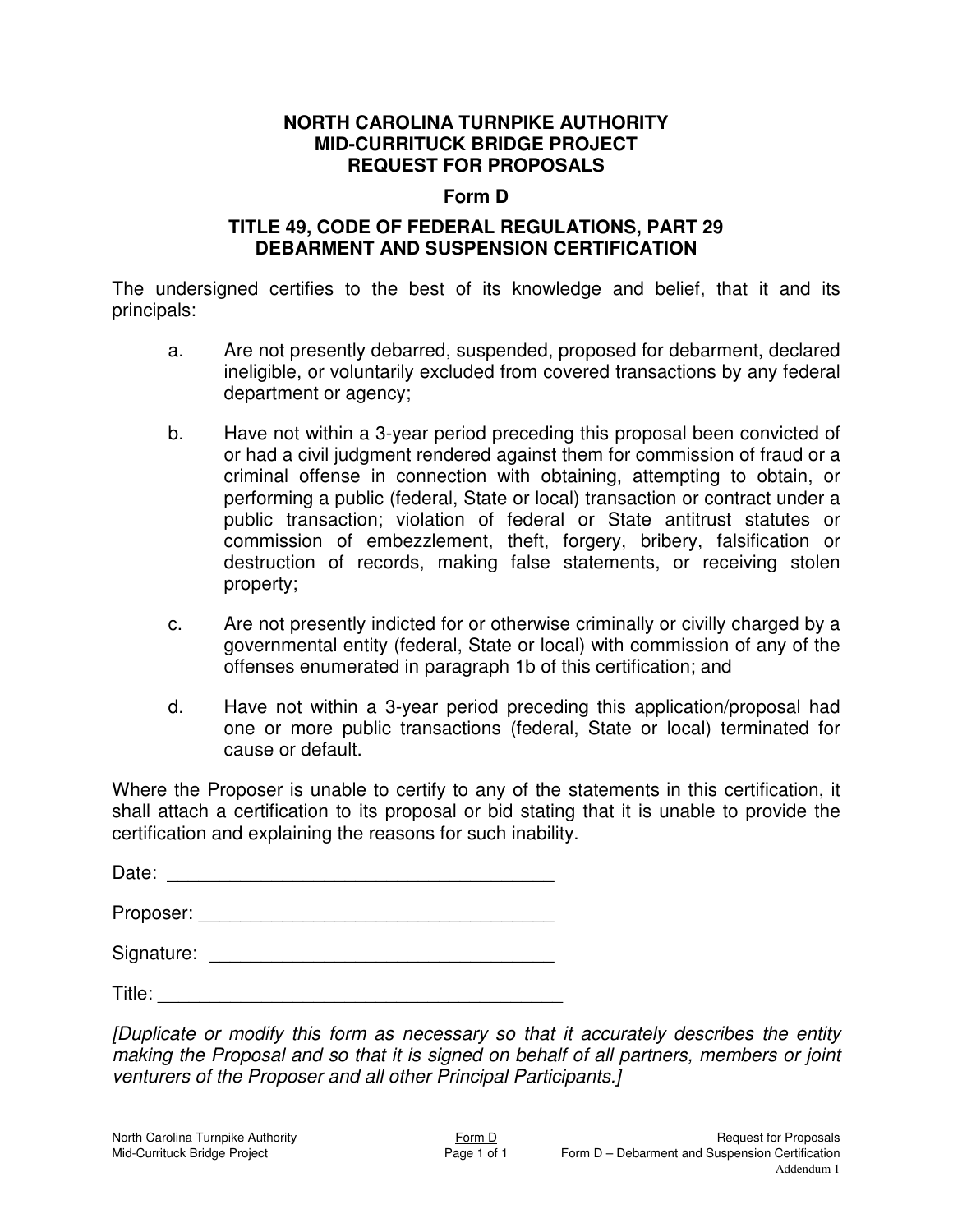## **Form E**

# **CERTIFICATION REGARDING USE OF CONTRACT FUNDS FOR LOBBYING**

The undersigned certifies, to the best of its knowledge and belief (after due inquiry and investigation), that:

1. No Federal appropriated funds have been paid or will be paid, by or on behalf of the undersigned, to any person for influencing or attempting to influence an officer or employee of any Federal agency, a member of Congress, an officer or employee of Congress, or an employee of a member of Congress in connection with the awarding of any Federal contract, the making of any Federal grant, the making of any Federal loan, the entering into of any cooperative agreement, and the extension, continuation, renewal, amendment, or modification of any Federal contract, grant, loan, or cooperative agreement;

2. If any funds other than Federal appropriated funds have been paid or will be paid to any person for influencing or attempting to influence an officer or employee of any Federal agency, a member of Congress, an officer or employee of Congress, or an employee of a member of Congress in connection with this Federal contract, grant, loan, or cooperative agreement, the undersigned shall complete and submit Standard Form-LLL, "Disclosure Form to Report Lobbying," in accordance with its instructions.

This certification is a material representation of fact upon which reliance was placed when this transaction was made or entered into. Submission of this certification is a prerequisite for making or entering into this transaction imposed by 31 U.S.C. § 1352. Any person who fails to file the required certification shall be subject to a civil penalty of not less than \$10,000 and not more than \$100,000 for each such failure.

The undersigned shall require that the language of this certification be included in all lower tier subcontracts which exceed \$100,000 and that all such recipients shall certify and disclose accordingly.

The undersigned certifies or affirms the truthfulness and accuracy of each statement of its certification and disclosure, if any. In addition, the undersigned understands and agrees that the provisions of 31 U.S.C. §3801, et seq., apply to this certification and disclosure, if any.

[Note: Pursuant to 31 U.S.C. §1352(c)(1)-(2)(A), any person who makes a prohibited expenditure or fails to file or amend a required certification or disclosure form shall be subject to a civil penalty of not less than \$10,000 and not more than \$100,000 for each expenditure or failure.]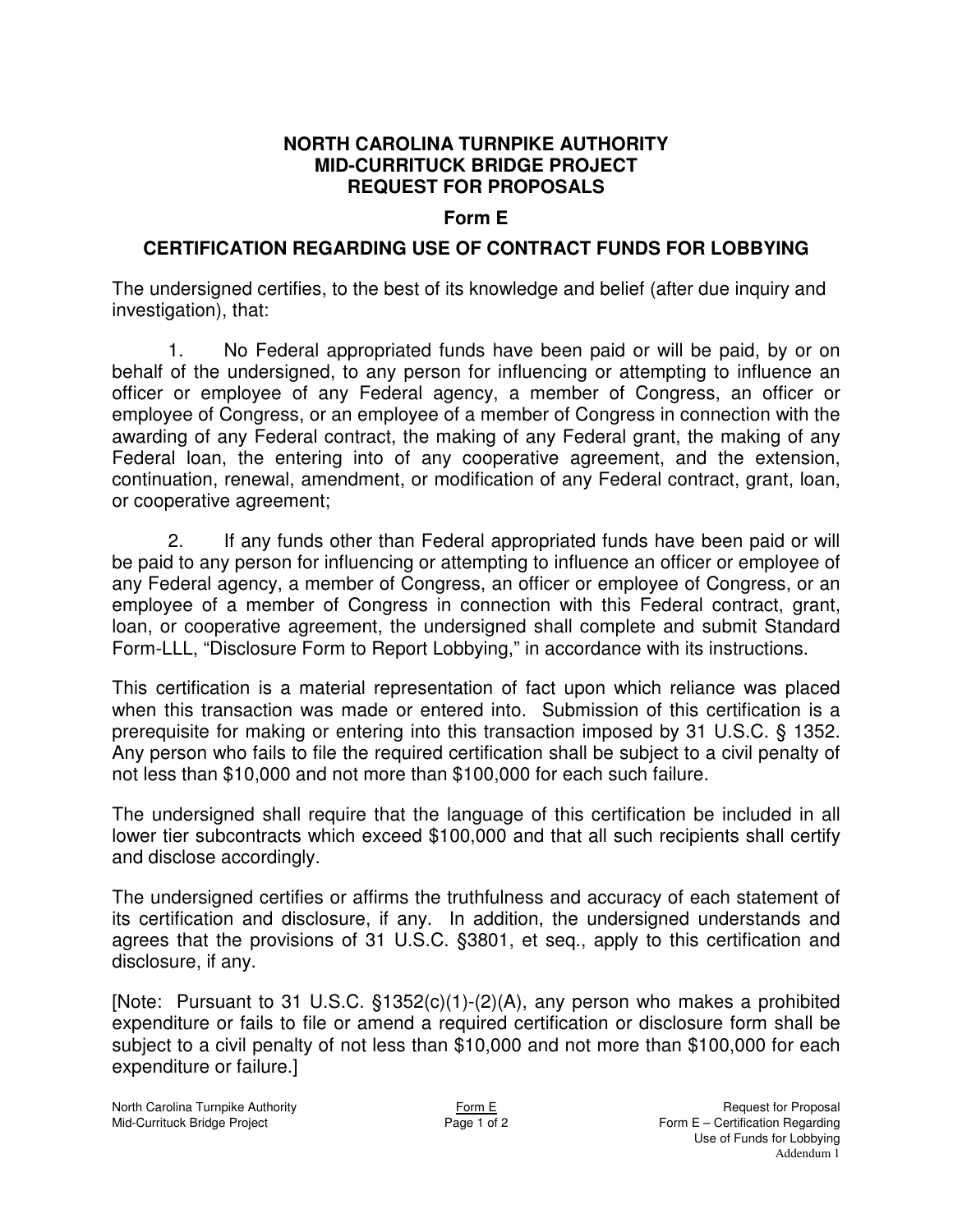Date: \_\_\_\_\_\_\_\_\_\_\_\_\_, 2008

**Signature** 

\_\_\_\_\_\_\_\_\_\_\_\_\_\_\_\_\_\_\_\_\_\_\_\_\_\_\_\_ **Title** 

\_\_\_\_\_\_\_\_\_\_\_\_\_\_\_\_\_\_\_\_\_\_\_\_\_\_\_\_ **Proposer** 

*[Duplicate or modify this form as necessary so that it accurately describes the entity making the Proposal and so that it is signed on behalf of all partners, members or joint venturers of the Proposer and all other Principal Participant]*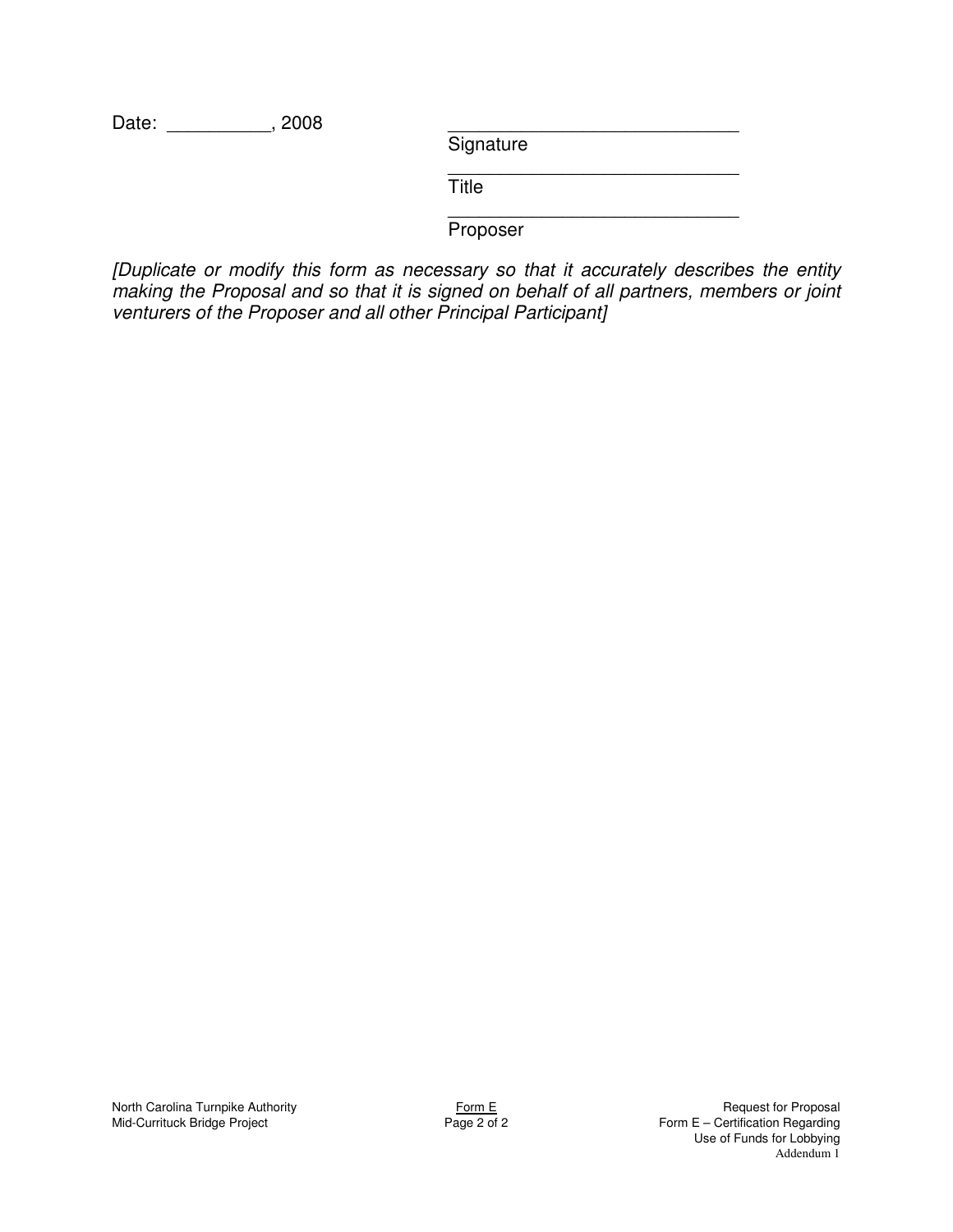## **Form F**

## **CONFLICT OF INTEREST DISCLOSURE STATEMENT**

Proposer's attention is directed to 23 CFR Part 636 Subpart A and in particular to Subsection 636.116 regarding organizational conflicts of interest. Section 636.103 defines "organizational conflict of interest" as follows:

> Organizational conflict of interest means that because of other activities or relationships with other persons, a person is unable or potentially unable to render impartial assistance or advice to the owner, or the person's objectivity in performing the contract work is or might be otherwise impaired, or a person has an unfair competitive advantage.

Proposers are advised that in accordance with NCTA's conflicts of interest statutes (N.C.G.S. 136-13, 136-13.1, and 136-14)**,** certain firms will not be allowed to participate on any Proposer's team for the Project because of their work with NCTA in connection with the Project procurement.

#### **1. Required Disclosure of Conflicts**

In the space provided below, and on supplemental sheets as necessary, identify all relevant facts relating to past, present, or planned interest(s) of the Proposer's team (including the Proposer, Developer, the Principal Participants, proposed consultants and proposed subcontractors, and their respective chief executives, directors, and key project personnel) which may result, or could be viewed as, an organizational conflict of interest in connection with this RFP.

Proposer should disclose (a) any current contractual relationships with NCTA, (b) any past, present, or planned contractual or employment relationships with any NCTA member, officer, or employee; and (c) any other circumstances that might be considered to create a financial interest in the contract by any NCTA member, officer, or employee if Proposer is awarded the contract. Proposer should also disclose matters such as ownership of 10% or more of the stock of, or having directors in common with, any of the RFP preparers. Proposer should also disclose contractual relationships with an RFP preparer in the nature of a joint venture, as well as relationships wherein the RFP preparer is a contractor or consultant (or subcontractor or subconsultant) to Proposer or a member of Proposer's team. The foregoing is provided by way of example, and shall not constitute a limitation on the disclosure obligations.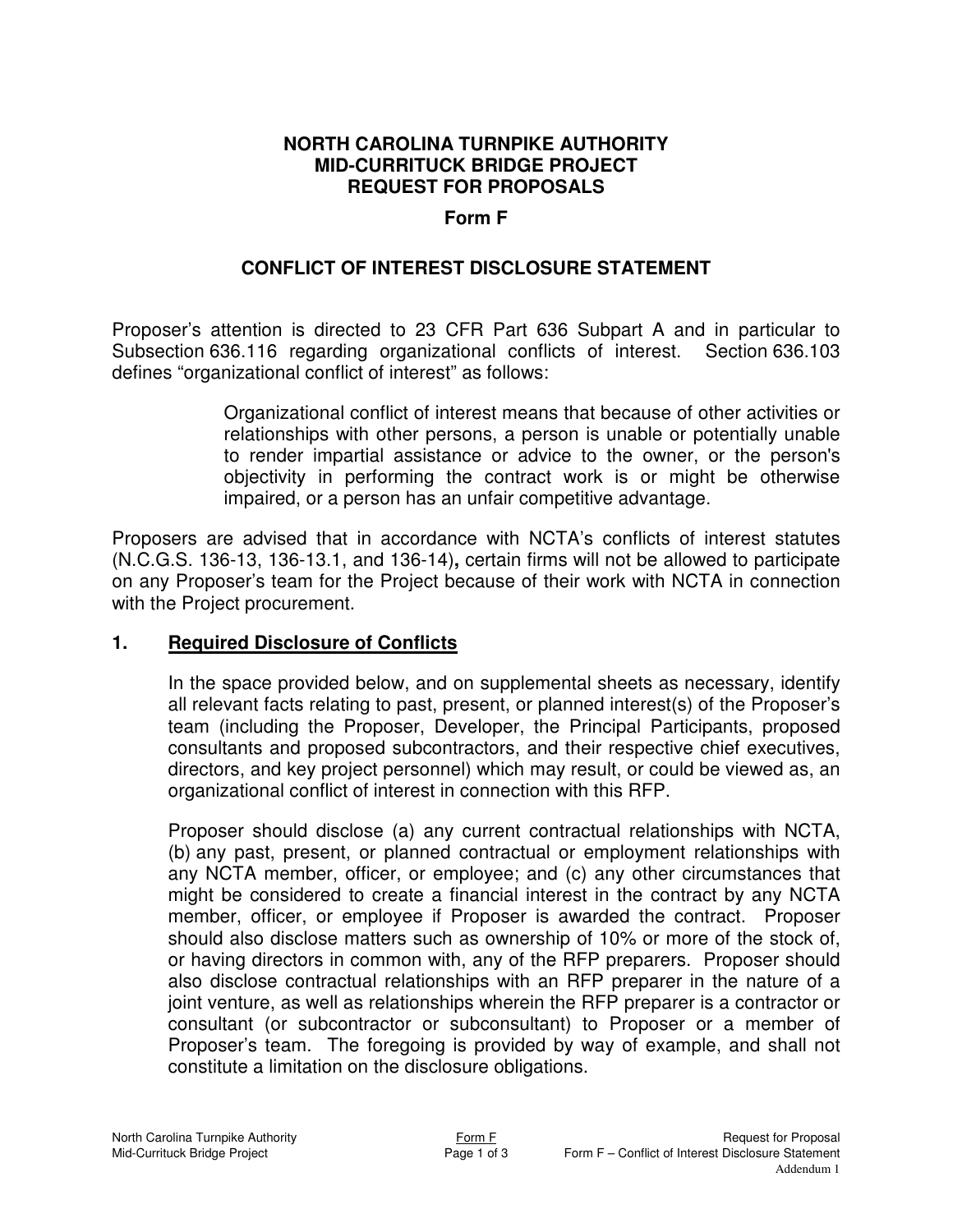#### **Explanation**  $2.$

In the space provided below, and on supplemental sheets as necessary, identify steps that have been or will be taken to avoid, neutralize, or mitigate any organizational conflicts of interest described herein.

North Carolina Turnpike Authority Mid-Currituck Bridge Project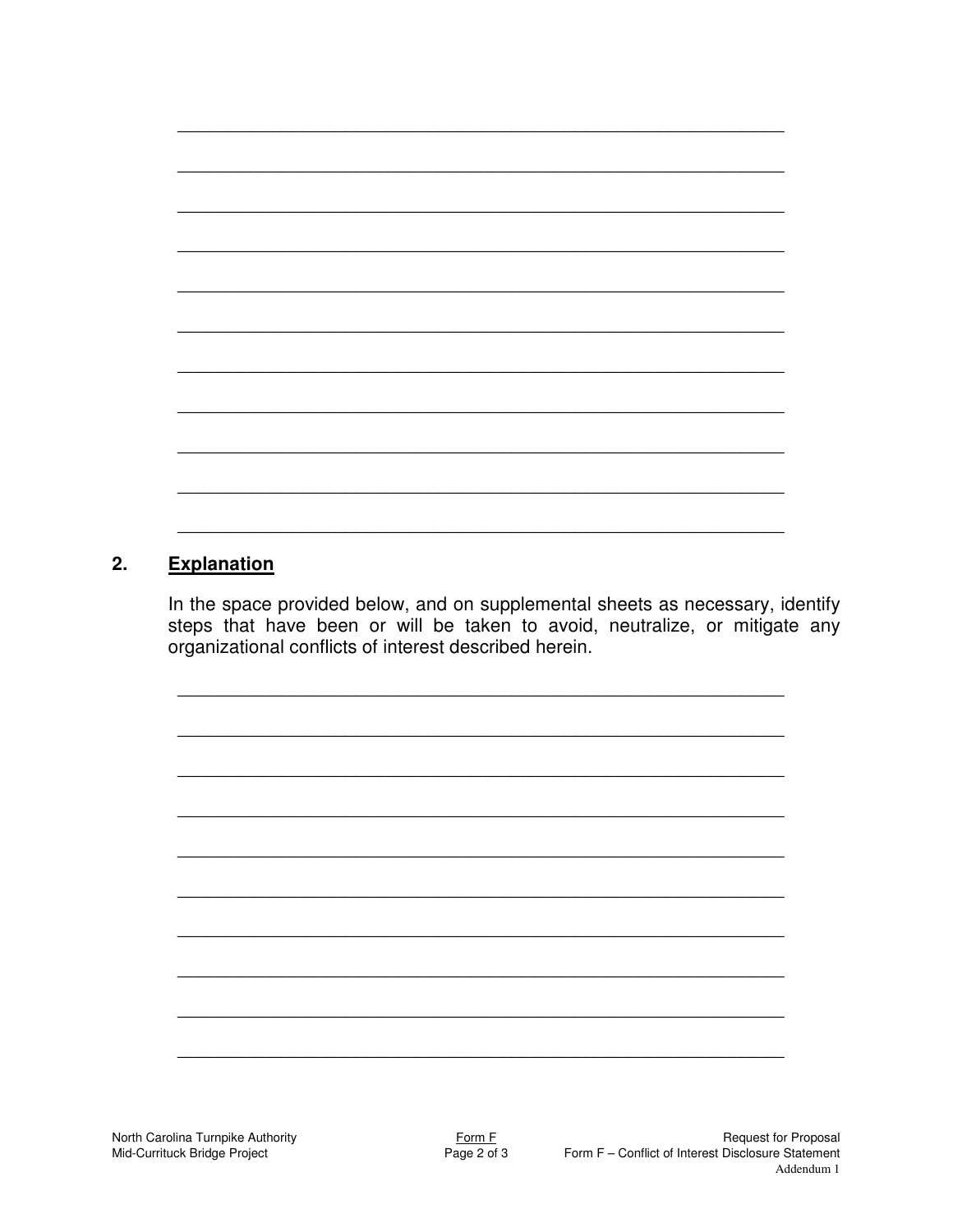# **3. Certification**

The undersigned hereby certifies that, to the best of his or her knowledge and belief, no interest exists that is required to be disclosed in this Conflict of Interest Disclosure Statement, other than as disclosed above.

| Signature           |        |  |  |
|---------------------|--------|--|--|
| Name                |        |  |  |
| Title               |        |  |  |
| <b>Company Name</b> |        |  |  |
| Date                | , 2008 |  |  |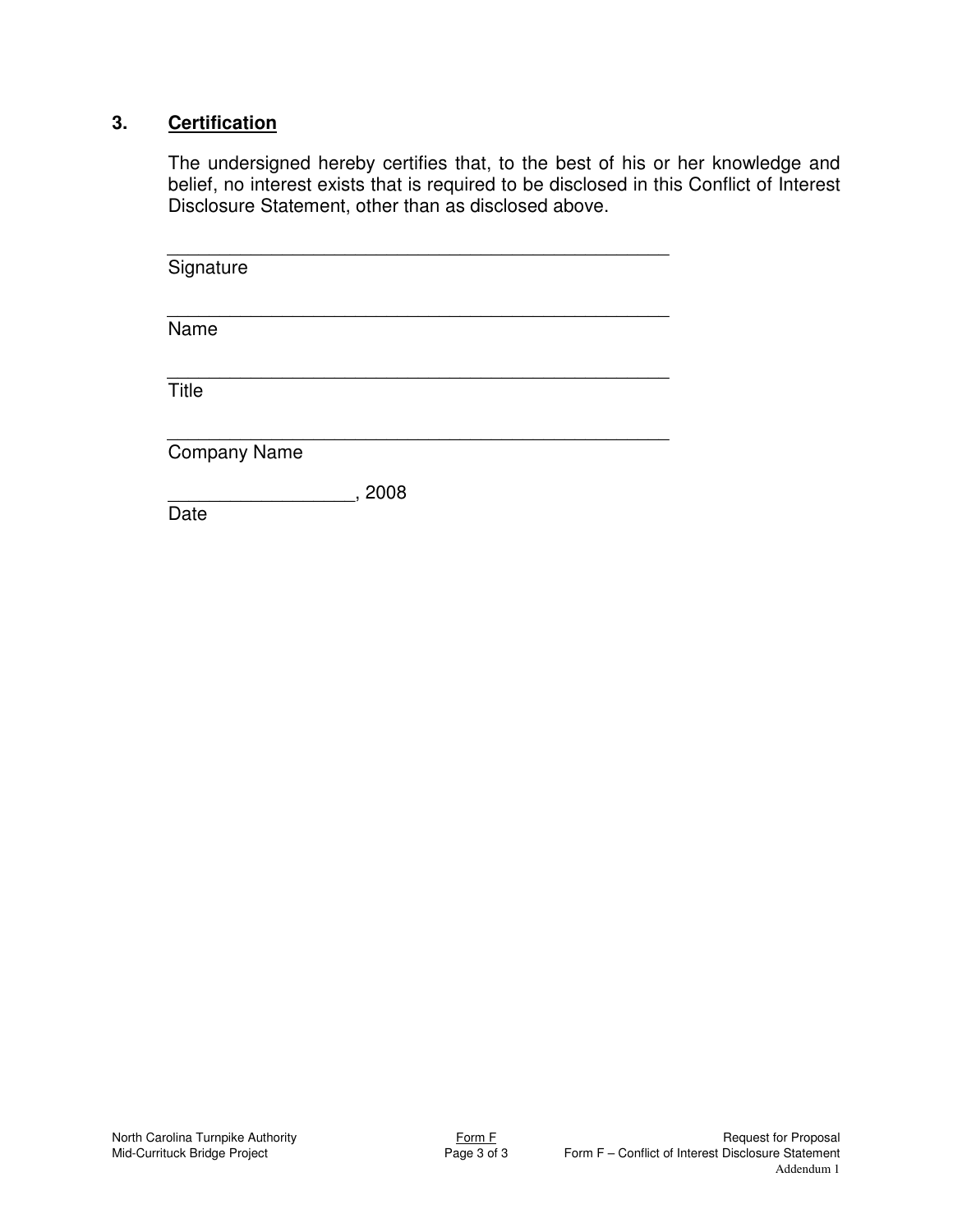## **Form G**

PDA Cost Estimate and Compensation Schedule

[attached separately]